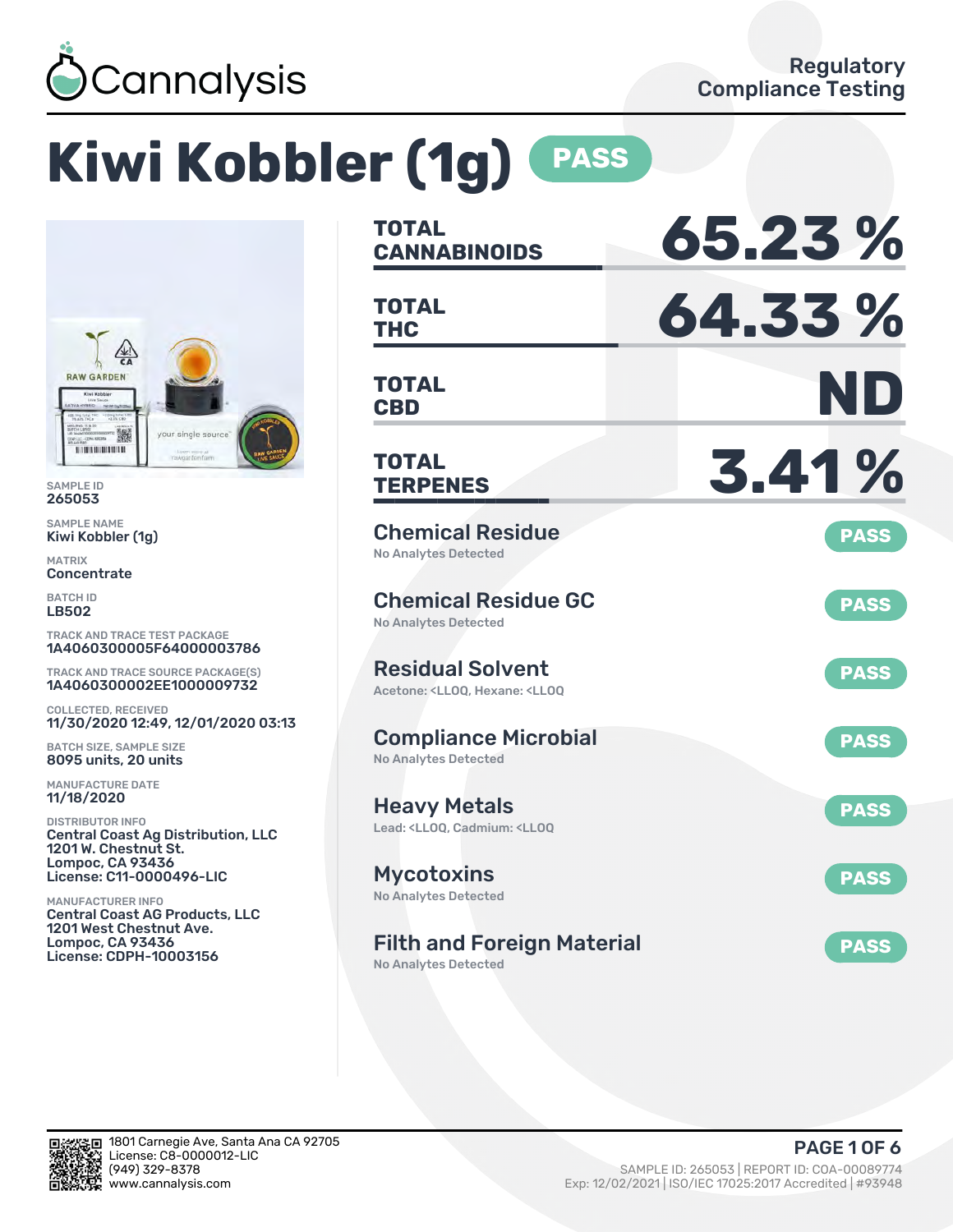

### CANNABINOID ANALYSIS

TOTAL THC,CBD, and CANNABINOIDS value(s) have been decarboxylated.

| TOTAL THC:          | 643.3 mg/g (64.33 %), 643.3 mg per package |
|---------------------|--------------------------------------------|
| TOTAL CBD:          | ND.                                        |
| TOTAL CANNABINOIDS: | 652.3 mg/g (65.23 %)                       |

UNIT OF MEASUREMENT:

| Milligrams per Gram(mg/g) |  |  |  |
|---------------------------|--|--|--|
|---------------------------|--|--|--|

| <b>ANALYTE</b>         | <b>RESULT</b>        | LOD    | <b>LLOO</b> | <b>ANALYTE</b>   | <b>RESULT</b>                      | <b>LOD</b> | <b>LLOO</b> |
|------------------------|----------------------|--------|-------------|------------------|------------------------------------|------------|-------------|
| THCa                   | 710.3 mg/g (71.03 %) | 0.2000 | 0.4000      | CBD <sub>v</sub> | <b>ND</b>                          | 0.2000     | 0.4000      |
| D9THC                  | 20.45 mg/g (2.045 %) | 0.2000 | 0.4000      | CBGa             | $5.605 \,\mathrm{mq/q}$ (0.5605 %) | 0.2000     | 0.4000      |
| D8THC                  | ND                   | 0.2000 | 0.4000      | <b>CBG</b>       | 4.022 mg/g $(0.4022 \%)$           | 0.2000     | 0.4000      |
| <b>THC<sub>v</sub></b> | <b>ND</b>            | 0.2000 | 0.4000      | <b>CBN</b>       | <b>ND</b>                          | 0.2000     | 0.4000      |
| CBDa                   | <b>ND</b>            | 0.2000 | 0.4000      | CBC              | <b>ND</b>                          | 0.2000     | 0.4000      |
| CBD                    | <b>ND</b>            | 0.2000 | 0.4000      |                  |                                    |            |             |
|                        |                      |        |             |                  |                                    |            |             |

#### ADDITIONAL INFORMATION

| Method:              | SOP-TECH-001 | Sample Prepped: 12/01/2020 14:17  | Sample Approved: 12/02/2020 13:42  |  |
|----------------------|--------------|-----------------------------------|------------------------------------|--|
| Instrument: UPLC-DAD |              | Sample Analyzed: 12/01/2020 18:51 | Prep-Analytical Batch: 23907-18561 |  |



### TERPENE ANALYSIS

| UNIT OF MEASUREMENT: | Milligrams per Gram(mg/g) |
|----------------------|---------------------------|
|----------------------|---------------------------|

| <b>ANALYTE</b>          | <b>RESULT</b>                                                                                                                      | <b>LOD</b> | LL <sub>OO</sub> |  | <b>ANALYTE</b>         | <b>RESULT</b>                                      | <b>LOD</b> | <b>LLOQ</b> |
|-------------------------|------------------------------------------------------------------------------------------------------------------------------------|------------|------------------|--|------------------------|----------------------------------------------------|------------|-------------|
| 3-Carene                | <b>ND</b>                                                                                                                          | 0.5000     | 1.000            |  | Alpha bisabolol        | <ll0q< td=""><td>0.5000</td><td>1.000</td></ll0q<> | 0.5000     | 1.000       |
| Alpha cedrene           | <b>ND</b>                                                                                                                          | 0.5000     | 1.000            |  | Alpha humulene         | 1.983 mg/g (0.1983 %)                              | 0.5000     | 1.000       |
| Alpha pinene            | <ll0q< td=""><td>0.5000</td><td>1.000</td><td></td><td>Alpha terpinene</td><td><b>ND</b></td><td>0.5000</td><td>1.000</td></ll0q<> | 0.5000     | 1.000            |  | Alpha terpinene        | <b>ND</b>                                          | 0.5000     | 1.000       |
| Alpha terpineol         | 1.223 mg/g $(0.1223 \%)$                                                                                                           | 0.3300     | 0.6500           |  | Beta caryophyllene     | 7.594 mg/g (0.7594 %)                              | 0.5000     | 1.000       |
| Beta myrcene            | 7.821 mg/g (0.7821%)                                                                                                               | 0.5000     | 1.000            |  | Beta pinene            | <ll0q< td=""><td>0.6100</td><td>1.210</td></ll0q<> | 0.6100     | 1.210       |
| Borneol                 | <b>ND</b>                                                                                                                          | 0.5000     | 1.000            |  | Camphene               | <b>ND</b>                                          | 0.5000     | 1.000       |
| Camphor                 | <b>ND</b>                                                                                                                          | 0.5000     | 1.000            |  | Caryophyllene oxide ND |                                                    | 0.5000     | 1.000       |
| Cedrol                  | <b>ND</b>                                                                                                                          | 0.5000     | 1.000            |  | Cis nerolidol          | <b>ND</b>                                          | 0.5000     | 1.000       |
| Eucalyptol              | <b>ND</b>                                                                                                                          | 0.5000     | 1.000            |  | Fenchol                | 1.172 mg/g $(0.1172 \%)$                           | 0.5000     | 1.000       |
| Fenchone                | <b>ND</b>                                                                                                                          | 0.5000     | 1.000            |  | Gamma terpinene        | <b>ND</b>                                          | 0.5000     | 1.000       |
| Gamma terpineol         | <b>ND</b>                                                                                                                          | 0.1000     | 0.2100           |  | Geranyl acetate        | <b>ND</b>                                          | 0.5000     | 1.000       |
| Guaiol                  | 1.871 mg/g (0.1871 %)                                                                                                              | 0.5000     | 1.000            |  | Isoborneol             | <b>ND</b>                                          | 0.5000     | 1.000       |
| Isopulegol              | <b>ND</b>                                                                                                                          | 0.5000     | 1.000            |  | Limonene               | 6.119 mg/g $(0.6119%)$                             | 0.5000     | 1.000       |
| Linalool                | 2.537 mg/g (0.2537 %)                                                                                                              | 0.5000     | 1.000            |  | Menthol                | <b>ND</b>                                          | 0.5000     | 1.000       |
| Ocimene 1               | <b>ND</b>                                                                                                                          | 0.1600     | 0.3100           |  | Ocimene 2              | 1.410 mg/g $(0.1410 \%)$                           | 0.3500     | 0.6900      |
| P-cymene                | <b>ND</b>                                                                                                                          | 0.5200     | 1.050            |  | P-mentha-1,5-diene ND  |                                                    | 0.5000     | 1.000       |
| Pulegone                | <b>ND</b>                                                                                                                          | 0.5000     | 1.000            |  | Sabinene               | <b>ND</b>                                          | 0.5000     | 1.000       |
| Sabinene hydrate        | <b>ND</b>                                                                                                                          | 0.5000     | 1.000            |  | Terpinolene            | 2.462 mg/g $(0.2462\%)$                            | 0.5000     | 1.000       |
| Trans beta farnesene ND |                                                                                                                                    | 0.5000     | 1.000            |  | Trans nerolidol        | <b>ND</b>                                          | 0.5000     | 1.000       |
| Valencene               | <b>ND</b>                                                                                                                          | 0.5000     | 1.000            |  |                        |                                                    |            |             |

#### ADDITIONAL INFORMATION



Method: SOP-TECH-027 Sample Prepped: 12/01/2020 13:43 Sample Approved: 12/02/2020 15:03 Prep-Analytical Batch: 23908-18538

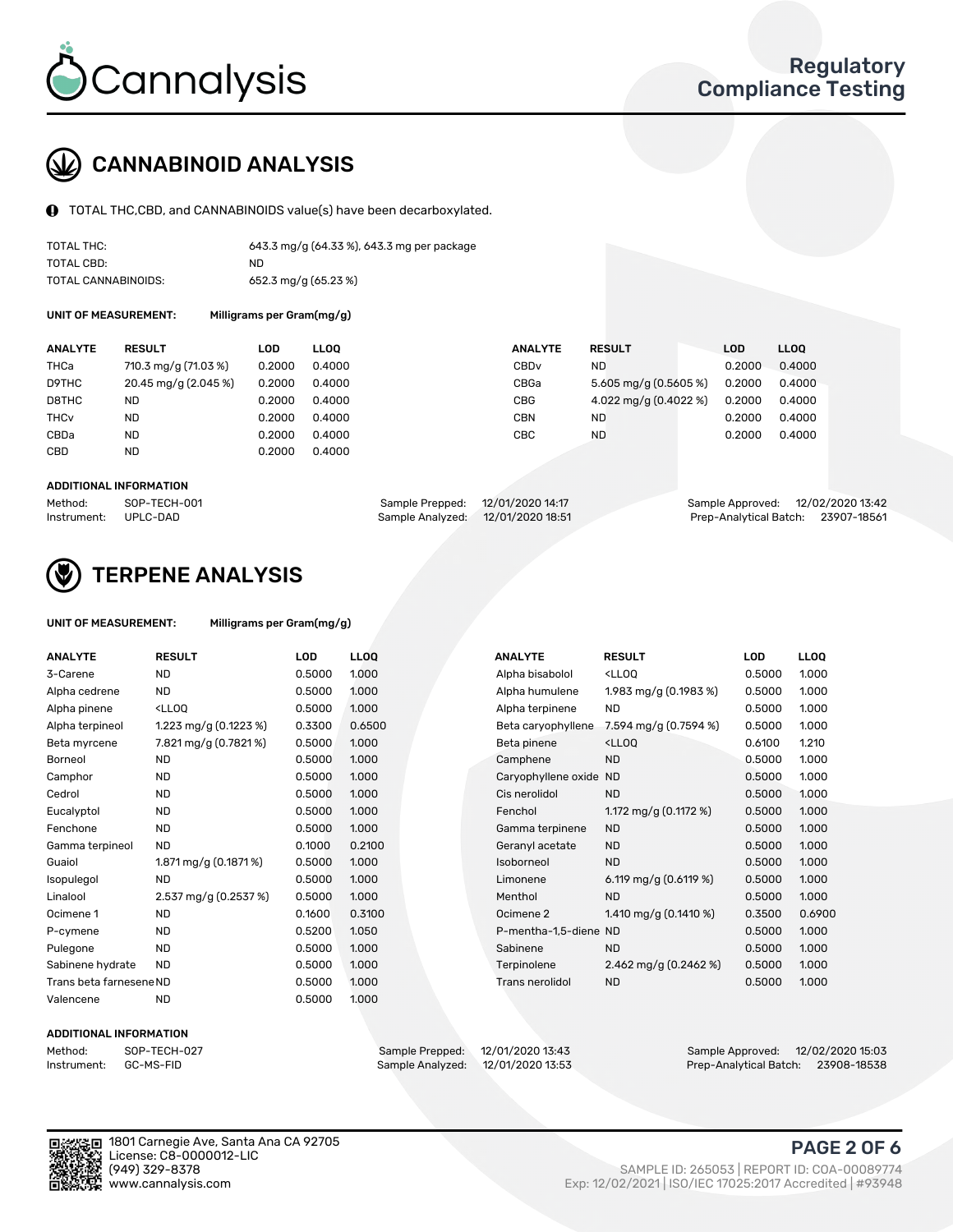

### CHEMICAL RESIDUE ANALYSIS PASS

UNIT OF MEASUREMENT: Micrograms per Gram(ug/g)

| <b>ANALYTE</b>    | <b>RESULT</b> | LOD    | <b>LLOQ</b> | <b>ACTION LEVEL</b> |      | <b>ANALYTE</b>      | <b>RESULT</b> | LOD    | <b>LLOQ</b> | <b>ACTION LEVEL</b> |      |
|-------------------|---------------|--------|-------------|---------------------|------|---------------------|---------------|--------|-------------|---------------------|------|
| Abamectin         | <b>ND</b>     | 0.0200 | 0.0400      | 0.1000              | Pass | Acephate            | <b>ND</b>     | 0.0200 | 0.0400      | 0.1000              | Pass |
| Acequinocyl       | <b>ND</b>     | 0.0200 | 0.0400      | 0.1000              | Pass | Acetamiprid         | <b>ND</b>     | 0.0200 | 0.0400      | 0.1000              | Pass |
| Aldicarb          | <b>ND</b>     | 0.0200 | 0.0400      | 0.0                 | Pass | Azoxystrobin        | <b>ND</b>     | 0.0200 | 0.0400      | 0.1000              | Pass |
| <b>Bifenazate</b> | <b>ND</b>     | 0.0200 | 0.0400      | 0.1000              | Pass | <b>Bifenthrin</b>   | <b>ND</b>     | 0.0200 | 0.0400      | 3.000               | Pass |
| <b>Boscalid</b>   | <b>ND</b>     | 0.0200 | 0.0400      | 0.1000              | Pass | Carbaryl            | <b>ND</b>     | 0.0200 | 0.0400      | 0.5000              | Pass |
| Carbofuran        | <b>ND</b>     | 0.0200 | 0.0400      | 0.0                 | Pass | Chlorantraniliprole | <b>ND</b>     | 0.0200 | 0.0400      | 10.00               | Pass |
| Clofentezine      | <b>ND</b>     | 0.0200 | 0.0400      | 0.1000              | Pass | Coumaphos           | <b>ND</b>     | 0.0200 | 0.0400      | 0.0                 | Pass |
| Cyfluthrin        | <b>ND</b>     | 0.4000 | 1.000       | 2.000               | Pass | Cypermethrin        | <b>ND</b>     | 0.4000 | 1.000       | 1.000               | Pass |
| Daminozide        | <b>ND</b>     | 0.0200 | 0.0400      | 0.0                 | Pass | Diazinon            | <b>ND</b>     | 0.0200 | 0.0400      | 0.1000              | Pass |
| <b>Dichlorvos</b> | <b>ND</b>     | 0.0200 | 0.0400      | 0.0                 | Pass | Dimethoate          | <b>ND</b>     | 0.0200 | 0.0400      | 0.0                 | Pass |
| Dimethomorph      | <b>ND</b>     | 0.0200 | 0.0400      | 2.000               | Pass | Ethoprophos         | <b>ND</b>     | 0.0200 | 0.0400      | 0.0                 | Pass |
| Etofenprox        | <b>ND</b>     | 0.0200 | 0.0400      | 0.0                 | Pass | Etoxazole           | <b>ND</b>     | 0.0200 | 0.0400      | 0.1000              | Pass |
| Fenhexamid        | <b>ND</b>     | 0.0200 | 0.0400      | 0.1000              | Pass | Fenoxycarb          | <b>ND</b>     | 0.0200 | 0.0400      | 0.0                 | Pass |
| Fenpyroximate     | <b>ND</b>     | 0.0200 | 0.0400      | 0.1000              | Pass | Fipronil            | <b>ND</b>     | 0.0400 | 0.1000      | 0.0                 | Pass |
| Flonicamid        | <b>ND</b>     | 0.0200 | 0.0400      | 0.1000              | Pass | Fludioxonil         | <b>ND</b>     | 0.0200 | 0.0400      | 0.1000              | Pass |
| Hexythiazox       | <b>ND</b>     | 0.0200 | 0.0400      | 0.1000              | Pass | Imazalil            | <b>ND</b>     | 0.0200 | 0.0400      | 0.0                 | Pass |
| Imidacloprid      | <b>ND</b>     | 0.0200 | 0.0400      | 5.000               | Pass | Kresoxim methyl     | <b>ND</b>     | 0.0200 | 0.0400      | 0.1000              | Pass |
| Malathion         | <b>ND</b>     | 0.0200 | 0.0400      | 0.5000              | Pass | Metalaxyl           | <b>ND</b>     | 0.0200 | 0.0400      | 2.000               | Pass |
| Methiocarb        | <b>ND</b>     | 0.0200 | 0.0400      | 0.0                 | Pass | Methomyl            | <b>ND</b>     | 0.0200 | 0.0400      | 1.000               | Pass |
| Mevinphos         | <b>ND</b>     | 0.0200 | 0.0400      | 0.0                 | Pass | Myclobutanil        | <b>ND</b>     | 0.0200 | 0.0400      | 0.1000              | Pass |
| Naled             | <b>ND</b>     | 0.0200 | 0.0400      | 0.1000              | Pass | Oxamyl              | <b>ND</b>     | 0.0200 | 0.0400      | 0.5000              | Pass |
| Paclobutrazol     | <b>ND</b>     | 0.0200 | 0.0400      | 0.0                 | Pass | Permethrins         | <b>ND</b>     | 0.0400 | 0.1000      | 0.5000              | Pass |
| Phosmet           | <b>ND</b>     | 0.0200 | 0.0400      | 0.1000              | Pass | Piperonyl butoxide  | <b>ND</b>     | 0.0200 | 0.0400      | 3.000               | Pass |
| Prallethrin       | <b>ND</b>     | 0.0200 | 0.0400      | 0.1000              | Pass | Propiconazole       | <b>ND</b>     | 0.0200 | 0.0400      | 0.1000              | Pass |
| Propoxur          | <b>ND</b>     | 0.0200 | 0.0400      | 0.0                 | Pass | Pyrethrins          | <b>ND</b>     | 0.0200 | 0.0400      | 0.5000              | Pass |
| Pyridaben         | <b>ND</b>     | 0.0200 | 0.0400      | 0.1000              | Pass | Spinetoram          | <b>ND</b>     | 0.0200 | 0.0400      | 0.1000              | Pass |
| Spinosad          | <b>ND</b>     | 0.0300 | 0.0700      | 0.1000              | Pass | Spiromesifen        | <b>ND</b>     | 0.0200 | 0.0400      | 0.1000              | Pass |
| Spirotetramat     | <b>ND</b>     | 0.0200 | 0.0400      | 0.1000              | Pass | Spiroxamine         | <b>ND</b>     | 0.0200 | 0.0400      | 0.0                 | Pass |
| Tebuconazole      | <b>ND</b>     | 0.0200 | 0.0400      | 0.1000              | Pass | Thiacloprid         | <b>ND</b>     | 0.0200 | 0.0400      | 0.0                 | Pass |
| Thiamethoxam      | <b>ND</b>     | 0.0200 | 0.0400      | 5.000               | Pass | Trifloxystrobin     | <b>ND</b>     | 0.0200 | 0.0400      | 0.1000              | Pass |
|                   |               |        |             |                     |      |                     |               |        |             |                     |      |

### ADDITIONAL INFORMATION

Method: SOP-TECH-002 Sample Prepped: 12/01/2020 13:44 Sample Approved: 12/02/2020 21:36 Instrument: LC-MS/MS COMEXANDER Sample Analyzed: 12/01/2020 13:44 Prep-Analytical Batch: 23900-18535



PAGE 3 OF 6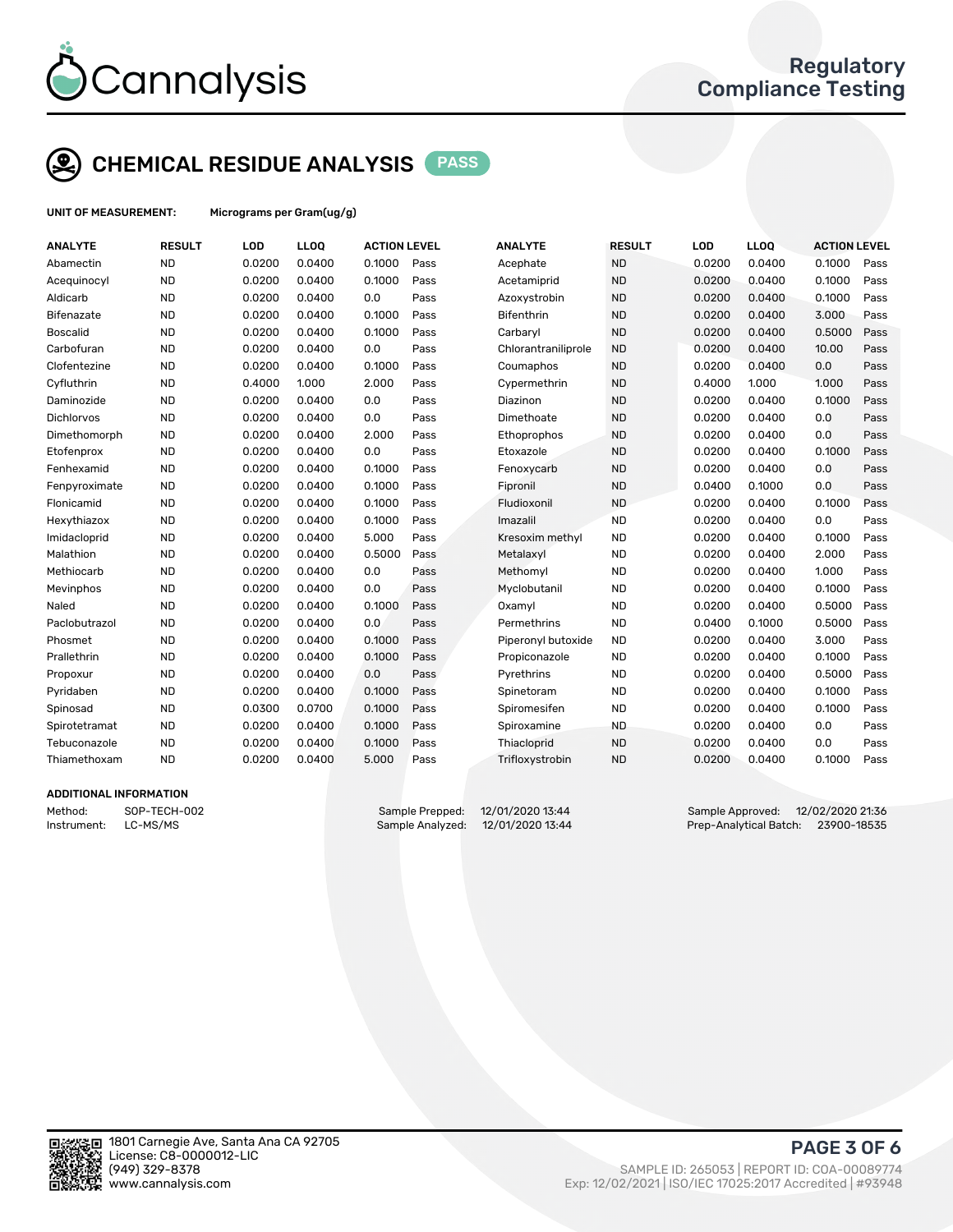

### CHEMICAL RESIDUE GC ANALYSIS PASS

| UNIT OF MEASUREMENT: | Micrograms per Gram(ug/g) |
|----------------------|---------------------------|
|                      |                           |

| <b>ANALYTE</b>         | <b>RESULT</b> | LOD    | <b>LLOO</b> | <b>ACTION LEVEL</b> |      | <b>ANALYTE</b> | <b>RESULT</b> | LOD    | <b>LLOO</b> | <b>ACTION LEVEL</b> |      |
|------------------------|---------------|--------|-------------|---------------------|------|----------------|---------------|--------|-------------|---------------------|------|
| Captan                 | <b>ND</b>     | 0.1000 | 0.2000      | 0.7000              | Pass | Chlordane      | <b>ND</b>     | 0.0109 | 0.0136      | 0.0                 | Pass |
| Methyl parathion       | <b>ND</b>     | 0.0400 | 0.1000      | 0.0                 | Pass | <b>PCNB</b>    | <b>ND</b>     | 0.0200 | 0.0400      | 0.1000              | Pass |
| Chlorfenapyr           | <b>ND</b>     | 0.0800 | 0.1000      | 0.0                 | Pass | Chlorpyrifos   | <b>ND</b>     | 0.0800 | 0.1000      | 0.0                 | Pass |
|                        |               |        |             |                     |      |                |               |        |             |                     |      |
| ADDITIONAL INFORMATION |               |        |             |                     |      |                |               |        |             |                     |      |

### ADDITIONAL INFORMATION

Instrument: GC-MS/MS Sample Analyzed: 12/01/2020 13:45 Prep-Analytical Batch: 23901-18536

| eppea:  | 12/01/2020 15:44 |  |
|---------|------------------|--|
| alyzed: | 12/01/2020 13:45 |  |
|         |                  |  |

Method: SOP-TECH-010 Sample Prepped: 12/01/2020 13:44 Sample Approved: 12/02/2020 13:11



UNIT OF MEASUREMENT: Micrograms per Gram(ug/g)

| <b>ANALYTE</b>       | <b>RESULT</b>                                                                                                                                                                          | LOD    | <b>LLOO</b> | <b>ACTION LEVEL</b> |      | <b>ANALYTE</b>           | <b>RESULT</b> | LOD    | <b>LLOO</b> | <b>ACTION LEVEL</b> |      |
|----------------------|----------------------------------------------------------------------------------------------------------------------------------------------------------------------------------------|--------|-------------|---------------------|------|--------------------------|---------------|--------|-------------|---------------------|------|
| Acetone              | <lloo< td=""><td>5.000</td><td>250.0</td><td>5000</td><td>Pass</td><td>Acetonitrile</td><td>ND</td><td>5.000</td><td>50.00</td><td>410.0</td><td>Pass</td></lloo<>                     | 5.000  | 250.0       | 5000                | Pass | Acetonitrile             | ND            | 5.000  | 50.00       | 410.0               | Pass |
| Benzene              | <b>ND</b>                                                                                                                                                                              | 0.5000 | 1.000       | 1.000               | Pass | <b>Butane</b>            | <b>ND</b>     | 76.80  | 96.00       | 5000                | Pass |
| Chloroform           | <b>ND</b>                                                                                                                                                                              | 0.5000 | 1.000       | 1.000               | Pass | Ethanol                  | <b>ND</b>     | 10.00  | 50.00       | 5000                | Pass |
| <b>Ethyl Acetate</b> | <b>ND</b>                                                                                                                                                                              | 5.000  | 50.00       | 5000                | Pass | <b>Ethyl Ether</b>       | <b>ND</b>     | 25.00  | 50.00       | 5000                | Pass |
| Ethylene oxide       | <b>ND</b>                                                                                                                                                                              | 0.5000 | 1.000       | 1.000               | Pass | Heptane                  | <b>ND</b>     | 1.000  | 5.000       | 5000                | Pass |
| Hexane               | <lloo< td=""><td>0.5000</td><td>5.000</td><td>290.0</td><td>Pass</td><td><b>Isopropyl Alcohol</b></td><td><b>ND</b></td><td>5.000</td><td>50.00</td><td>5000</td><td>Pass</td></lloo<> | 0.5000 | 5.000       | 290.0               | Pass | <b>Isopropyl Alcohol</b> | <b>ND</b>     | 5.000  | 50.00       | 5000                | Pass |
| Methanol             | <b>ND</b>                                                                                                                                                                              | 10.00  | 50.00       | 3000                | Pass | Methylene chloride       | <b>ND</b>     | 0.5000 | 1.000       | 1.000               | Pass |
| Pentane              | <b>ND</b>                                                                                                                                                                              | 1.000  | 50.00       | 5000                | Pass | Propane                  | <b>ND</b>     | 16.00  | 20.00       | 5000                | Pass |
| Toluene              | <b>ND</b>                                                                                                                                                                              | 0.5000 | 1.000       | 890.0               | Pass | Xvlenes                  | <b>ND</b>     | 6.000  | 100.0       | 2170                | Pass |
| Trichloroethylene    | <b>ND</b>                                                                                                                                                                              | 0.2500 | 1.000       | 1.000               | Pass | 1.2-Dichloroethane       | <b>ND</b>     | 0.5000 | 1.000       | 1.000               | Pass |
|                      |                                                                                                                                                                                        |        |             |                     |      |                          |               |        |             |                     |      |

#### ADDITIONAL INFORMATION

Method: SOP-TECH-021 Sample Prepped: 12/01/2020 17:47 Sample Approved: 12/02/2020 11:22<br>Instrument: HS-GC-MS/FID Sample Analyzed: 12/01/2020 17:49 Prep-Analytical Batch: 23914-18557 Prep-Analytical Batch: 23914-18557



UNIT OF MEASUREMENT: Cycle Threshold (Ct)

| <b>ANALYTE</b> | <b>RESULT</b>              | LOD   | <b>LLOO</b> | <b>ACTION LEVEL</b> |                  | <b>ANALYTE</b> | <b>RESULT</b> | LOD              | <b>LLOO</b>      |     | <b>ACTION LEVEL</b> |
|----------------|----------------------------|-------|-------------|---------------------|------------------|----------------|---------------|------------------|------------------|-----|---------------------|
| A.fumigatus    | <b>ND</b>                  | 33.00 | 0.0         | 0.0                 | Pass             | A. flavus      | <b>ND</b>     | 33.00            | 0.0              | 0.0 | Pass                |
| A. niger       | <b>ND</b>                  | 33.00 | 0.0         | 0.0                 | Pass             | A. terreus     | <b>ND</b>     | 33.00            | 0.0              | 0.0 | Pass                |
| <b>STEC</b>    | <b>ND</b>                  | 33.00 | 0.0         | 0.0                 | Pass             | Salmonella spp | <b>ND</b>     | 33.00            | 0.0              | 0.0 | Pass                |
|                | ADDITIONAL INFORMATION     |       |             |                     |                  |                |               |                  |                  |     |                     |
| Method:        | SOP-TECH-016, SOP-TECH-022 |       |             | Sample Prepped:     | 12/02/2020 06:27 |                |               | Sample Approved: | 12/02/2020 11:23 |     |                     |

Instrument: qPCR Sample Analyzed: 12/02/2020 06:31 Prep-Analytical Batch: 23921-18570

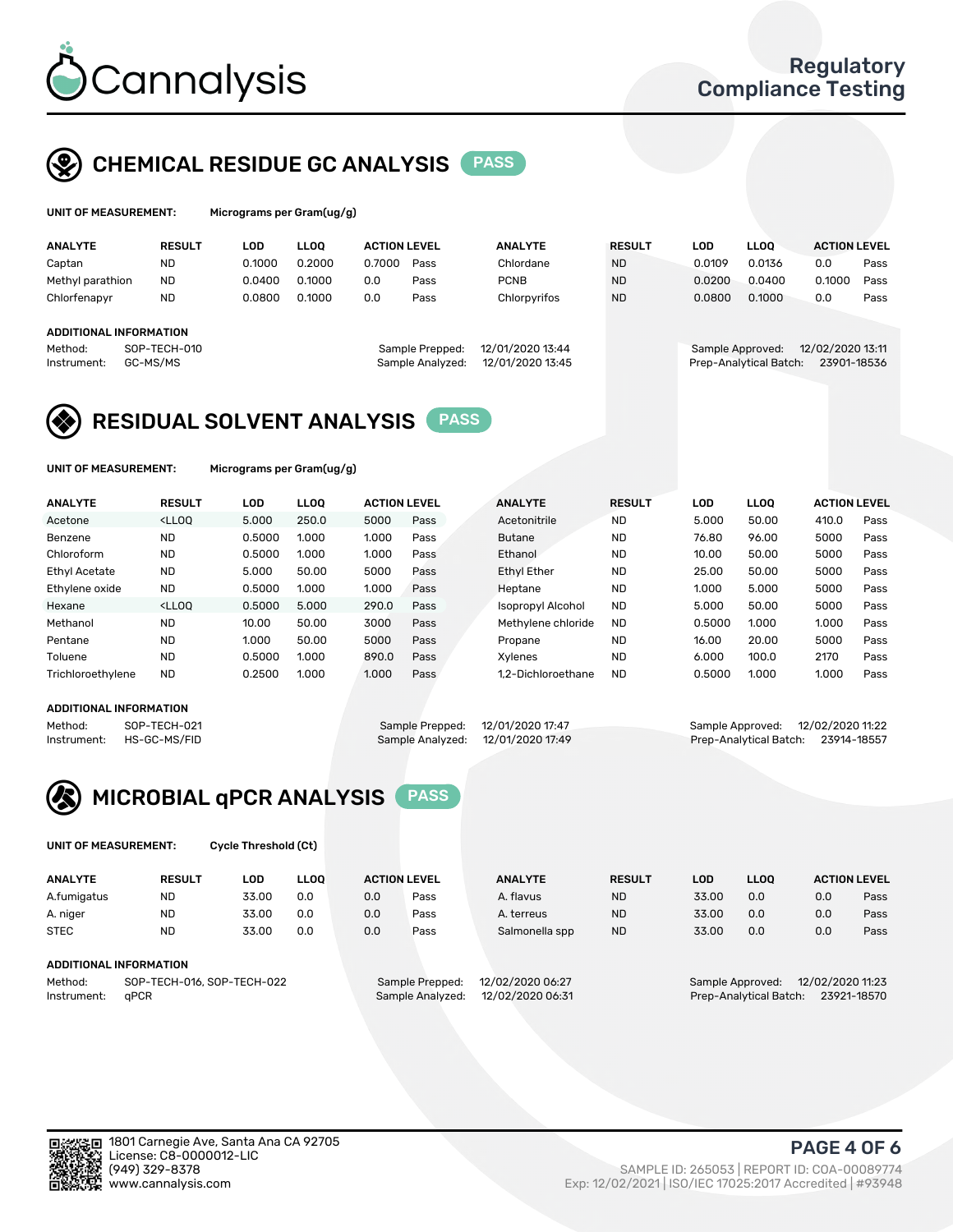



| UNIT OF MEASUREMENT:                             |                                                                                                                                                                             | Micrograms per Gram(ug/g) |             |                     |                                     |                                      |                                                                                 |                  |                        |                                 |      |
|--------------------------------------------------|-----------------------------------------------------------------------------------------------------------------------------------------------------------------------------|---------------------------|-------------|---------------------|-------------------------------------|--------------------------------------|---------------------------------------------------------------------------------|------------------|------------------------|---------------------------------|------|
| <b>ANALYTE</b>                                   | <b>RESULT</b>                                                                                                                                                               | <b>LOD</b>                | <b>LLOO</b> | <b>ACTION LEVEL</b> |                                     | <b>ANALYTE</b>                       | <b>RESULT</b>                                                                   | <b>LOD</b>       | <b>LLOO</b>            | <b>ACTION LEVEL</b>             |      |
| Arsenic                                          | <b>ND</b>                                                                                                                                                                   | 0.0200                    | 0.0500      | 0.2000              | Pass                                | Cadmium                              | <lloo< td=""><td>0.0050</td><td>0.0500</td><td>0.2000</td><td>Pass</td></lloo<> | 0.0050           | 0.0500                 | 0.2000                          | Pass |
| Lead                                             | <lloo< td=""><td>0.0100</td><td>0.0500</td><td>0.5000</td><td>Pass</td><td>Mercury</td><td><b>ND</b></td><td>0.0030</td><td>0.0500</td><td>0.1000</td><td>Pass</td></lloo<> | 0.0100                    | 0.0500      | 0.5000              | Pass                                | Mercury                              | <b>ND</b>                                                                       | 0.0030           | 0.0500                 | 0.1000                          | Pass |
| ADDITIONAL INFORMATION<br>Method:<br>Instrument: | SOP-TECH-013<br>ICP-MS                                                                                                                                                      |                           |             |                     | Sample Prepped:<br>Sample Analyzed: | 12/02/2020 09:32<br>12/02/2020 10:23 |                                                                                 | Sample Approved: | Prep-Analytical Batch: | 12/02/2020 16:29<br>23939-18579 |      |
| (类)                                              | <b>MYCOTOXINS ANALYSIS</b>                                                                                                                                                  |                           |             |                     |                                     |                                      |                                                                                 |                  |                        |                                 |      |

| UNIT OF MEASUREMENT: |  |
|----------------------|--|
|----------------------|--|

Micrograms per Kilogram(ug/kg)

| <b>ANALYTE</b>          | <b>RESULT</b> | LOD   | <b>LLOO</b> | <b>ACTION LEVEL</b> |      | <b>ANALYTE</b> | <b>RESULT</b> | LOD   | <b>LLOO</b> | <b>ACTION LEVEL</b> |      |
|-------------------------|---------------|-------|-------------|---------------------|------|----------------|---------------|-------|-------------|---------------------|------|
| Aflatoxin B1            | <b>ND</b>     | 1.000 | 2.000       |                     | N/A  | Aflatoxin B2   | <b>ND</b>     | 2.000 | 5.000       |                     | N/A  |
| Aflatoxin G1            | <b>ND</b>     | 2.000 | 5.000       |                     | N/A  | Aflatoxin G2   | <b>ND</b>     | 2.000 | 5.000       |                     | N/A  |
| <b>Total Aflatoxins</b> | <b>ND</b>     | 10.00 | 14.00       | 20.00               | Pass | Ochratoxin A   | <b>ND</b>     | 1.000 | 2.000       | 20.00               | Pass |
|                         |               |       |             |                     |      |                |               |       |             |                     |      |

#### ADDITIONAL INFORMATION

Method: SOP-TECH-020 Sample Prepped: 12/01/2020 16:47 Sample Approved: 12/02/2020 21:31 Instrument: LC-MS/MS Sample Analyzed: 12/01/2020 18:11 Prep-Analytical Batch: 23920-18560

## FILTH & FOREIGN MATERIAL ANALYSIS PASS

UNIT OF MEASUREMENT: Filth and Foreign Matter (%, #/3g)

| <b>ANALYTE</b>                                              | <b>RESULT</b> | LOD | <b>LLOO</b> | <b>ACTION LEVEL</b> |                                     | <b>ANALYTE</b>                       | <b>RESULT</b> | LOD | LLOO                                       | <b>ACTION LEVEL</b>             |      |
|-------------------------------------------------------------|---------------|-----|-------------|---------------------|-------------------------------------|--------------------------------------|---------------|-----|--------------------------------------------|---------------------------------|------|
| IF RH ME                                                    | <b>ND</b>     | 0.0 | 0.0         | 1.000               | Pass                                | <b>IFM</b>                           | <b>ND</b>     | 0.0 | 0.0                                        | 25.00                           | Pass |
| Mold                                                        | <b>ND</b>     | 0.0 | 0.0         | 25.00               | Pass                                | <b>SSCD</b>                          | <b>ND</b>     | 0.0 | 0.0                                        | 25.00                           | Pass |
| ADDITIONAL INFORMATION                                      |               |     |             |                     |                                     |                                      |               |     |                                            |                                 |      |
| SOP-TECH-009<br>Method:<br>Instrument:<br>Visual Inspection |               |     |             |                     | Sample Prepped:<br>Sample Analyzed: | 12/01/2020 18:08<br>12/01/2020 18:08 |               |     | Sample Approved:<br>Prep-Analytical Batch: | 12/01/2020 18:12<br>23924-18559 |      |



PAGE 5 OF 6